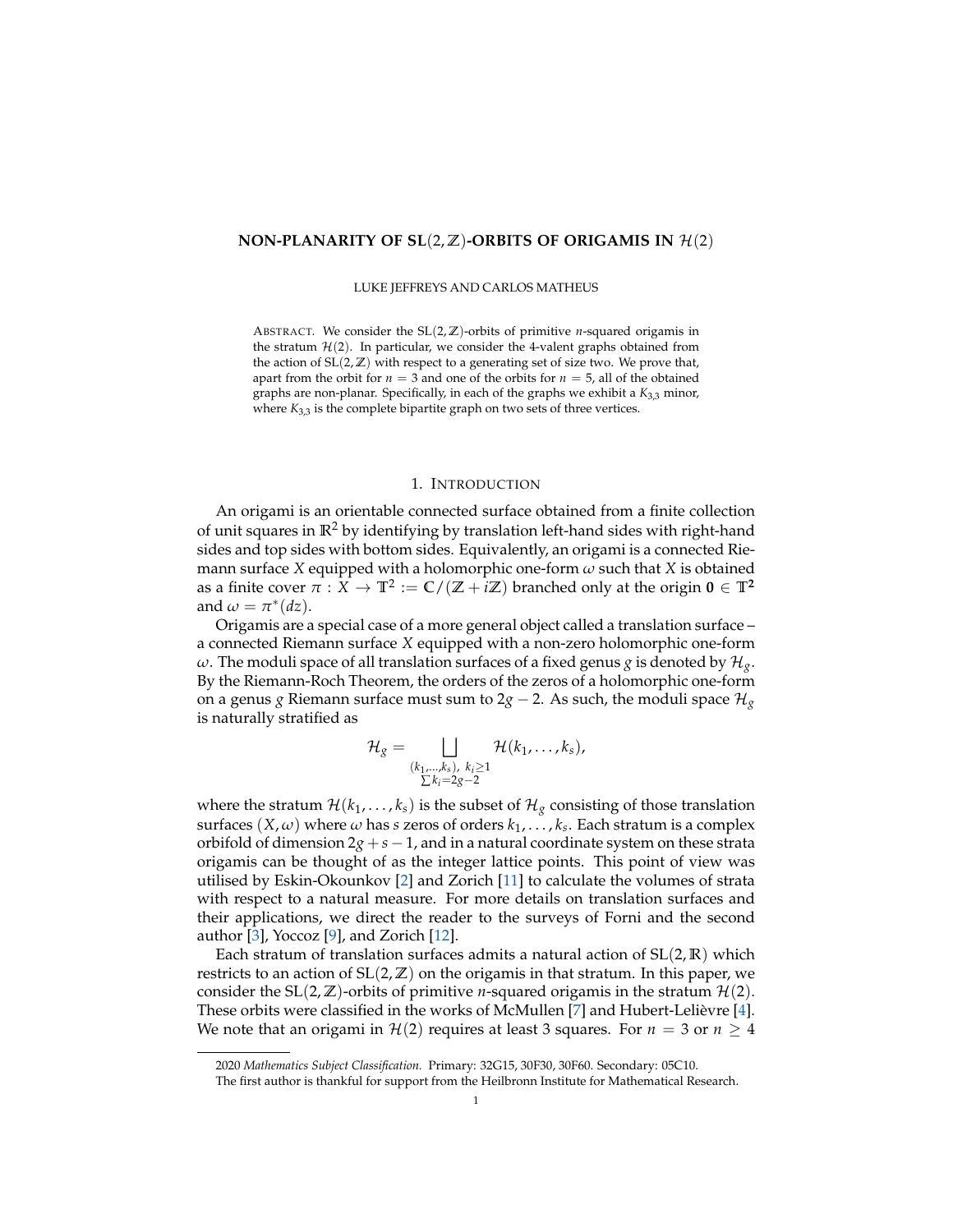even there is a single  $SL(2, \mathbb{Z})$ -orbit of primitive *n*-squared origamis in  $\mathcal{H}(2)$ . For *n*  $\geq$  5 odd, there are two SL(2,  $\mathbb{Z}$ )-orbits of primitive *n*-squared origamis in  $\mathcal{H}(2)$ . These two orbits, defined more explicitly in Subsection [2.2,](#page-2-0) are called the A- and B-orbits, respectively. By considering  $SL(2, \mathbb{Z}) = \langle T, S \rangle$ , where

$$
T = \begin{bmatrix} 1 & 1 \\ 0 & 1 \end{bmatrix} \text{ and } S = \begin{bmatrix} 1 & 0 \\ 1 & 1 \end{bmatrix},
$$

each SL(2, **Z**)-orbit can be realised as a finite 4-valent graph which we will denote by  $\mathcal{G}_n$  for  $n = 3$  or  $n \geq 4$  even, and for  $n \geq 5$  odd by  $\mathcal{G}_n^A$ , or  $\mathcal{G}_n^B$  for the A- and B-orbits, respectively.

It is a conjecture of McMullen that this family of graphs forms a family of expanders. Here we prove that, apart from  $\mathcal{G}_3$  and  $\mathcal{G}_5^B$ , these graphs are non-planar. That is, our main result is the following.

<span id="page-1-0"></span>**Theorem 1.1.** *The graphs*  $\mathcal{G}_n$ *,*  $\mathcal{G}_n^A$ *, and*  $\mathcal{G}_n^B$  *are all non-planar with the exception of*  $\mathcal{G}_3$ *and* G *B* 5 *.*

This provides indirect evidence for McMullen's conjecture. Indeed, it follows from the separator theorem for planar graphs of Lipton-Tarjan [\[6\]](#page-7-4) that planar graphs cannot form an expander family. We direct the reader to the exposition of this fact in de Courcy-Ireland's recent work [\[1,](#page-7-5) Section 5] demonstrating that, for certain primes *p*, Markoff graphs modulo *p* – another conjectured expander family – are non-planar.

Our proof relies on the theorem of Wagner [\[8\]](#page-8-3) and Kuratowski [\[5\]](#page-7-6) characterising planar graphs in terms of forbidden minors. Recall that a graph *H* is realised as a minor inside a graph *G* if one can perform a sequence of edge-contractions, edge-deletions, and deletions of isolated vertices in order to transform the graph *G* into the graph *H*. Wagner and Kuratowski's characterisation can then be worded as follows: a graph *G* is planar if and only if it does not contain a *K*<sup>5</sup> or *K*3,3 minor, where  $K_5$  is the complete graph on five vertices and  $K_{3,3}$  is the complete bipartite graph on two sets of three vertices. We prove the non-planarity claim of Theorem [1.1](#page-1-0) by realising a *K*3,3 minor in each case.

The planar graphs  $\mathcal{G}_3$  and  $\mathcal{G}_5^B$  are shown in Figures [3.1](#page-6-0) and [3.2](#page-7-7) at the end of Section [3.](#page-3-0)

# 2. ORIGAMI PRELIMINARIES

Here we give an introduction to origamis and the classification of their SL(2, **Z**) orbits in the stratum  $\mathcal{H}(2)$ . In particular, we will discuss their algebraic description using pairs of permutations which we will make use of in the remainder of the paper.

2.1. **Origamis.** An origami is an orientable connected surface obtained from a collection of unit squares in  $\mathbb{R}^2$  by identifying by translation left-hand sides with right-hand sides and top sides with bottom sides. See for example the surface in Figure [2.1](#page-2-1) where sides with the same label are identified by translation.

An *n*-squared origami can also be described by two permutations *h* and *v* in the symmetric group  $Sym(n)$ . These permutations are obtained as follows. Firstly, we number the squares from 1 to *n*. We then define *h* to be the element of Sym(*n*) such that  $h(i) = j$  if and only if the right-hand side of the square labelled by *i* is identified with the left-hand side of the square labelled by *j*. Similarly, we define *v*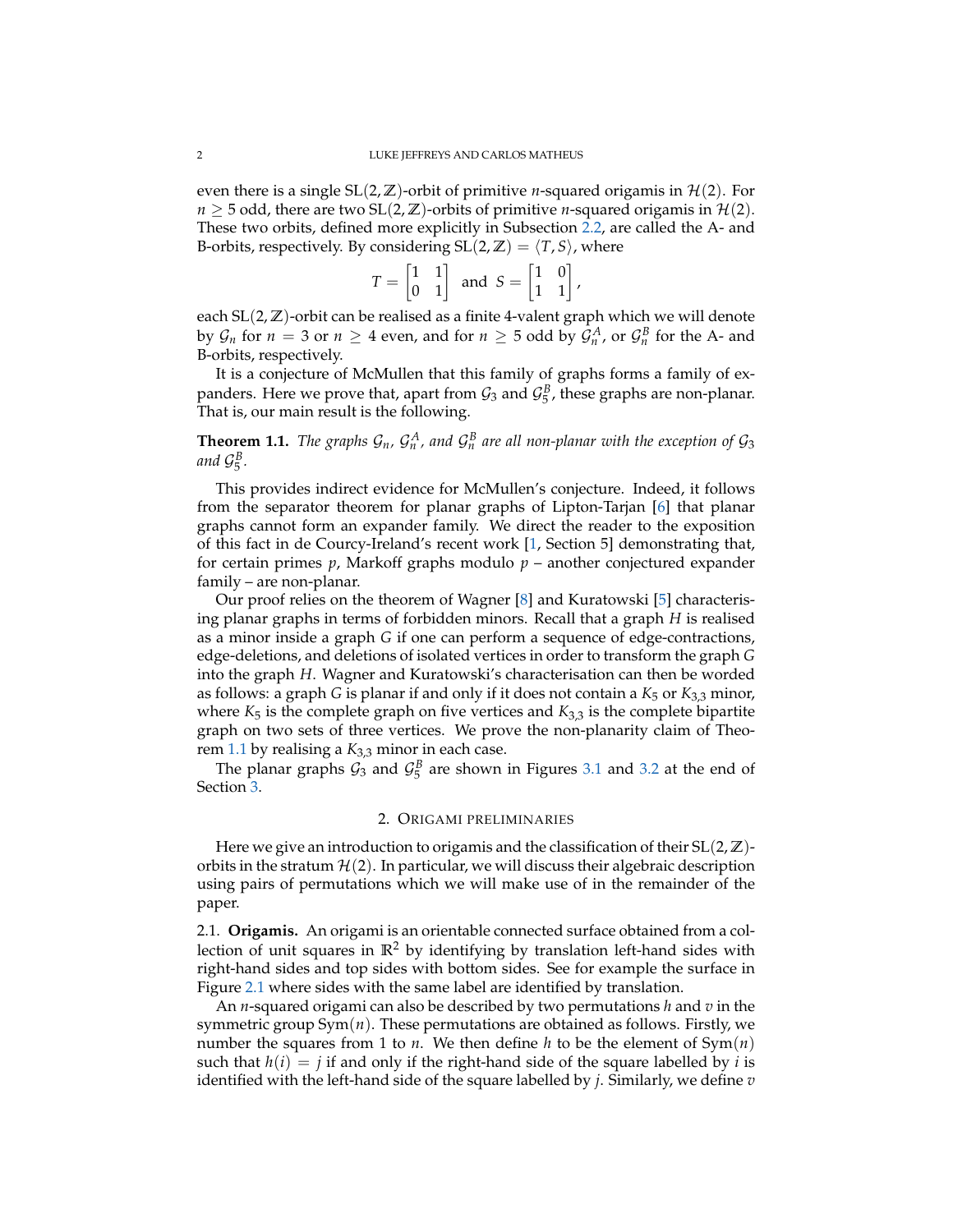

FIGURE 2.1. An origami in  $H(2)$ 

<span id="page-2-1"></span>to be the permutation satisfying  $v(i) = j$  if and only if the top side of the square labelled by *i* is glued to the bottom side of the square labelled by *j*. For example, the origami in Figure [2.1](#page-2-1) can be described by the pair  $(h, v) = ((1, 2, 3), (1, 3))$ . Since a different labelling of the squares could produce a different pair of permutations, an origami actually corresponds to a pair (*h*, *v*) considered up to simultaneous conjugation of *h* and *v*. However, we will abuse notation in this article and denote an origami simply by the pair  $(h, v)$ . When we need to make it clear, we will use the notation  $(h, v) \simeq (h', v')$  if the pairs are equivalent by simultaneous conjugation.

We will not describe the constructions of strata of translations surfaces in this paper. Instead, we direct the reader to the expositions found in the surveys discussed in the introduction. For our purposes, it will suffice to say that an origami  $O = (h, v)$  lies in the stratum  $\mathcal{H}(k_1, \ldots, k_s)$  if when writing the commutator  $[h, v] =$ *hvh*<sup>−1</sup>*v*<sup>−1</sup> as a product of disjoint non-trivial cycles we obtain *s* cycles of lengths  $k_1 + 1, \ldots, k_s + 1$ . For example, the origami in Figure [2.1](#page-2-1) has  $[h, v] = (1, 3, 2)$ consisting of a single 3-cycle and lies in the stratum  $H(2)$ . Similarly, the origami  $O' = ((2, 3, 4), (1, 2))$  has commutator  $(1, 2, 3)$  and hence also lies in  $\mathcal{H}(2)$ .

We will also make use of the monodromy group *σ*(*O*) of an origami *O* which is defined to be the subgroup of  $Sym(n)$  generated by *h* and *v*; that is,  $\sigma((h, v)) =$  $\langle h, v \rangle$ . An origami is then said to be primitive if its monodromy group is a primitive subgroup of Sym(*n*). For more on the translation between the algebraic and topological descriptions of origamis we direct the reader to the thesis of Zmiaikou [\[10\]](#page-8-4).

We remark that the definitions of the monodromy group and of the stratum of an origami are well-defined in the sense that they are invariant under simultaneous conjugation of *h* and *v*.

<span id="page-2-0"></span>2.2. **Orbit classification.** We now discuss the action of  $SL(2, \mathbb{Z})$  on origamis and the classification of orbits in the stratum  $\mathcal{H}(2)$ .

The group  $SL(2, \mathbb{Z})$  acts on origamis by its natural action on the plane. Indeed, up to cutting and pasting, unit squares are mapped to unit squares and parallel sides are sent to parallel sides. Consider  $SL(2, \mathbb{Z}) = \langle T, S \rangle$ , where

$$
T = \begin{bmatrix} 1 & 1 \\ 0 & 1 \end{bmatrix} \text{ and } S = \begin{bmatrix} 1 & 0 \\ 1 & 1 \end{bmatrix}.
$$

It can then be checked that

$$
T((h,v)) = (h,vh^{-1}),
$$

and

$$
S((h,v))=(hv^{-1},v).
$$

In particular, it follows that the number of squares, the stratum, the primitivity, and the monodromy group of an origami are invariant under the action of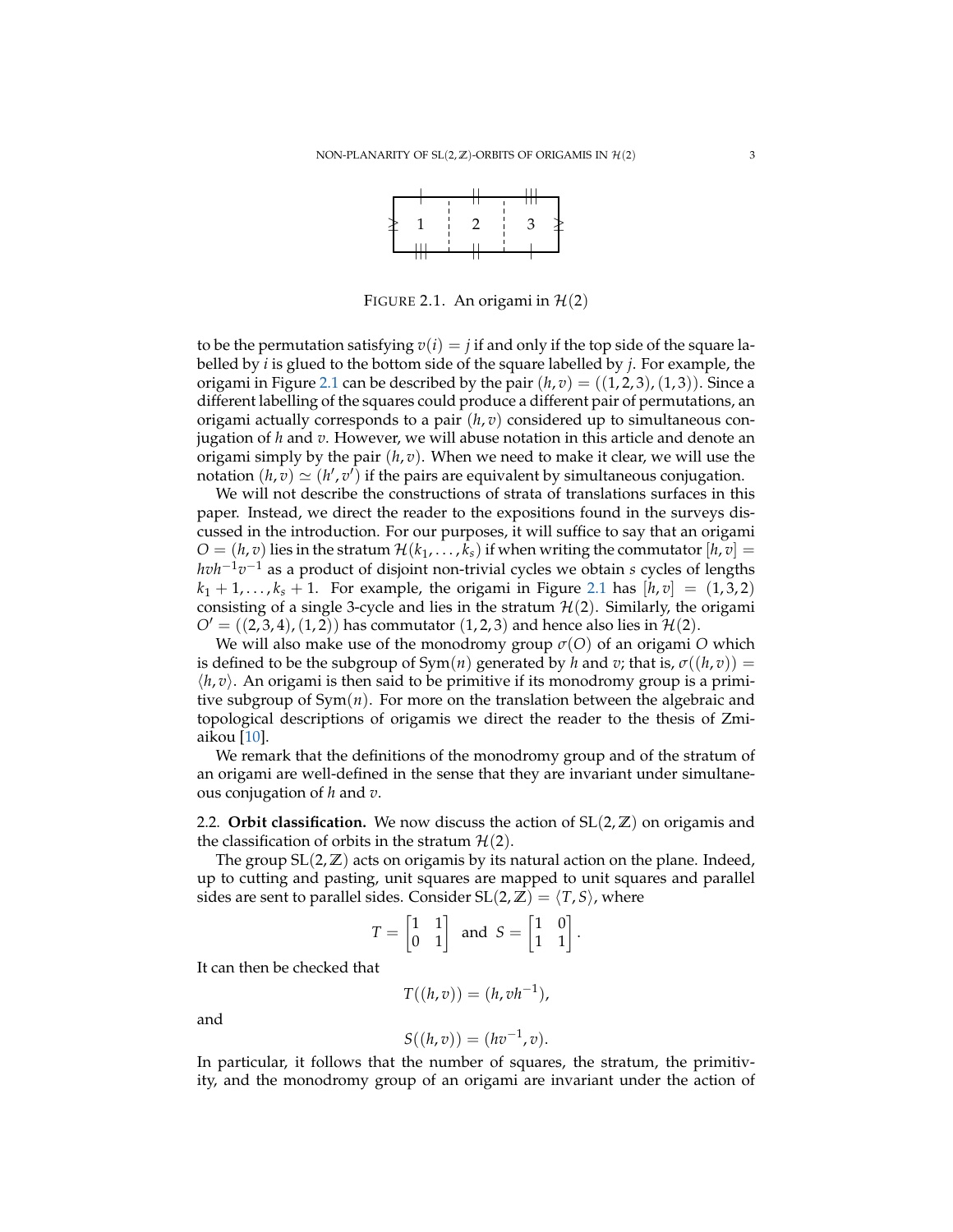SL(2,  $\mathbb{Z}$ ). As such, it makes sense to discuss the SL(2,  $\mathbb{Z}$ )-orbits of primitive *n*squared origamis in a given stratum.

It is a consequence of the classification of  $SL(2, \mathbb{Z})$ -orbits of primitive origamis in  $H(2)$  due to McMullen [\[7\]](#page-7-2) and Hubert-Lelièvre [[4\]](#page-7-3) that the monodromy group is in fact a strong SL(2, **Z**)-invariant. That is, we have the following statement.

**Theorem 2.1.** Let  $n = 3$  or let  $n \geq 4$  be even. Then there is a single  $SL(2, \mathbb{Z})$ -orbit of *primitive n-squared origamis in* H(2)*. Every origami in this orbit has monodromy group the full symmetric group Sym*(*n*)*.*

*Let*  $n \geq 5$  *be odd. Then there are two*  $SL(2, \mathbb{Z})$ -orbits, the A-orbit and the B-orbit, *of primitive n-squared origamis in* H(2)*. Every origami in the A-orbit has monodromy group the full symmetric group Sym*(*n*)*, while every origami in the B-orbit has monodromy group the alternating group Alt*(*n*)*.*

# 3. CONSTRUCTION OF THE MINOR

<span id="page-3-0"></span>In this section, we construct the  $K_{3,3}$  minors in each of the orbits.

3.1. **Even squared orbits.** Let  $n \geq 4$  be even and define the origamis  $O_1, \ldots, O_6$ as follows:

$$
O_1 = ((n - 1, n), (1, 2, ..., n - 1)),
$$
  
\n
$$
O_2 = ((1, 2, ..., n), (1, n - 1, n - 3, ..., 3, n, n - 2, ..., 2)),
$$
  
\n
$$
O_3 = ((1, 2, ..., n), (n - 1, n)),
$$
  
\n
$$
O_4 = ((1, 2, ..., n), (2, 3, ..., n)),
$$
  
\n
$$
O_5 = ((1, 2, ..., n), (2, n, n - 1, ..., 3)),
$$
 and  
\n
$$
O_6 = ((2, 3, ..., n), (1, 2, n, n - 1, ..., 3)).
$$

By calculating [*h*, *v*] in each of the above cases, it is easy to check that these origamis lie in  $H(2)$ . We then have the following.

<span id="page-3-1"></span>**Proposition 3.1.** Let  $n \geq 4$  be even and define  $O_1, \ldots, O_6$  as above. Then there exists a *K*<sub>3,3</sub> *minor in*  $\mathcal{G}_n$  *with bipartition* { { $O_1$ ,  $O_2$ ,  $O_3$ }, { $O_4$ ,  $O_5$ ,  $O_6$ }}.

*Proof.* Let *ij* denote the path in the  $K_{3,3}$  minor between  $O_i$  and  $O_j$ . We claim that the following paths realise the minor:

$$
\overline{14} = S^{-1},
$$
  
\n
$$
\overline{15} = S,
$$
  
\n
$$
\overline{16} = S \circ T,
$$
  
\n
$$
\overline{24} = T^{n-3},
$$
  
\n
$$
\overline{25} = T^{-1},
$$
  
\n
$$
\overline{26} = T^{-(n-4)} \circ S^{-1},
$$
  
\n
$$
\overline{34} = T^{-1},
$$
  
\n
$$
\overline{35} = T, \text{ and}
$$
  
\n
$$
\overline{36} = T \circ S.
$$

We need only check that these paths do connect the claimed origamis and that they are pairwise disjoint.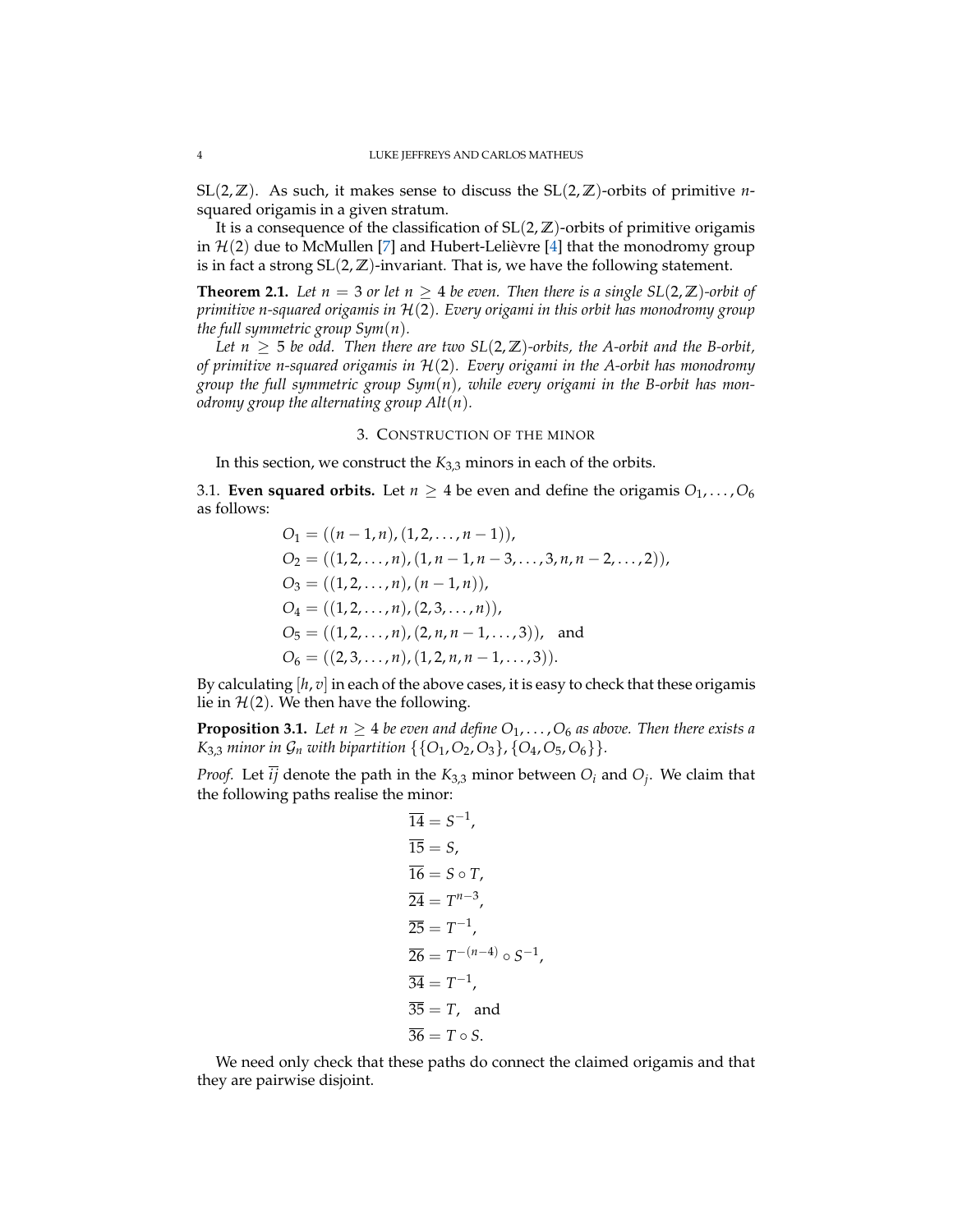It is readily checked that we have

$$
\overline{14} = \{O_1, O_4\}, \ \overline{15} = \{O_1, O_5\}, \ \overline{25} = \{O_2, O_5\}, \ \overline{34} = \{O_3, O_4\},
$$

and

$$
\overline{35} = \{O_3, O_5\}.
$$

Similarly, we have

$$
\overline{\mathbf{16}}=\{O_1,O',O_6\},
$$

where

$$
O' = ((n - 1, n), (1, 2, \ldots, n)),
$$

and

$$
\overline{36} = \{O_3, O'', O_6\},\
$$

where

$$
O'' = ((1, 2, \ldots, n-1), (n-1, n)) \simeq ((2, 3, \ldots, n), (1, 2)).
$$

Finally, we must check the paths  $\overline{24}$  and  $\overline{26}$ . We observe that the origami  $O_4$ has a *T*-orbit of length *n* which begins with *O*4,*O*3,*O*5, and *O*2. The remaining *n* − 4 points of the orbit form the path  $\overline{24}$  and, since the conjugacy class of the first permutation remains unchanged along this orbit, we see that this path is disjoint from all of the paths considered so far.

For  $26$ , we observe that

$$
S^{-1}(O_2) = ((1, n, n-1, \dots, 3), (1, n-1, n-3, \dots, 3, n, n-2, \dots, 2))
$$
  
 
$$
\simeq ((2, 3, \dots, n), (1, 2, 4, \dots, n, 3, 5, \dots, n-1)).
$$

Observe that for  $n = 4$  we have  $S^{-1}(O_2) = O_6$ . We will assume  $n \ge 6$  in the remainder. It can then be checked that  $S^{-1}(O_2)$  lies in the same *T*-orbit as  $O_6$ . However,  $O'' = T^{-1}(O_6) = T^2 \circ S^{-1}(O_2)$  and so, to avoid  $O''$ , we must complete the path  $\overline{36}$  using powers of  $T^{-1}$ . The *T*-orbit of  $O_6$  is of size  $n-1$  and so we require  $T^{-(n-4)}$  to take  $S^{-1}(O_2)$  to  $O_6$ . As  $O''$  is the only origami in the *T*-orbit of  $O_6$  that we have used already (apart from  $O_6$ , of course) we see that this path is disjoint from all of those we have considered above. This completes the proof.  $\Box$ 

3.2. **A-orbits.** Let  $n \ge 5$  be odd and define the origamis  $O_1, \ldots, O_6$  as follows:

$$
O_1 = ((n-1, n), (1, 2, ..., n-1)),
$$
  
\n
$$
O_2 = ((1, 2, ..., n), (1, n-1, n-3, ..., 2)(n, n-2, ..., 3)),
$$
  
\n
$$
O_3 = ((1, 2, ..., n), (n-1, n)),
$$
  
\n
$$
O_4 = ((1, 2, ..., n), (2, 3, ..., n)),
$$
  
\n
$$
O_5 = ((1, 2, ..., n), (2, n, n-1, ..., 3)),
$$
 and  
\n
$$
O_6 = ((2, 3, ..., n), (1, 2, n, n-1, ..., 3)).
$$

By calculating  $[h, v]$  in each of the above cases, it is easy to check that these origamis lie in  $\mathcal{H}(2)$ . Furthermore, they all have their monodromy group being the symmetric group and so they lie in the A-orbits. We then have the following.

**Proposition 3.2.** Let  $n \geq 5$  be odd and define  $O_1, \ldots, O_6$  as above. Then there exists *a*  $K_{3,3}$  *minor in*  $\mathcal{G}_n^A$  *with bipartition*  $\{\{O_1,O_2,O_3\}$ ,  $\{O_4,O_5,O_6\}\}$ , where the paths are *given exactly as in the proof of Proposition [3.1.](#page-3-1)*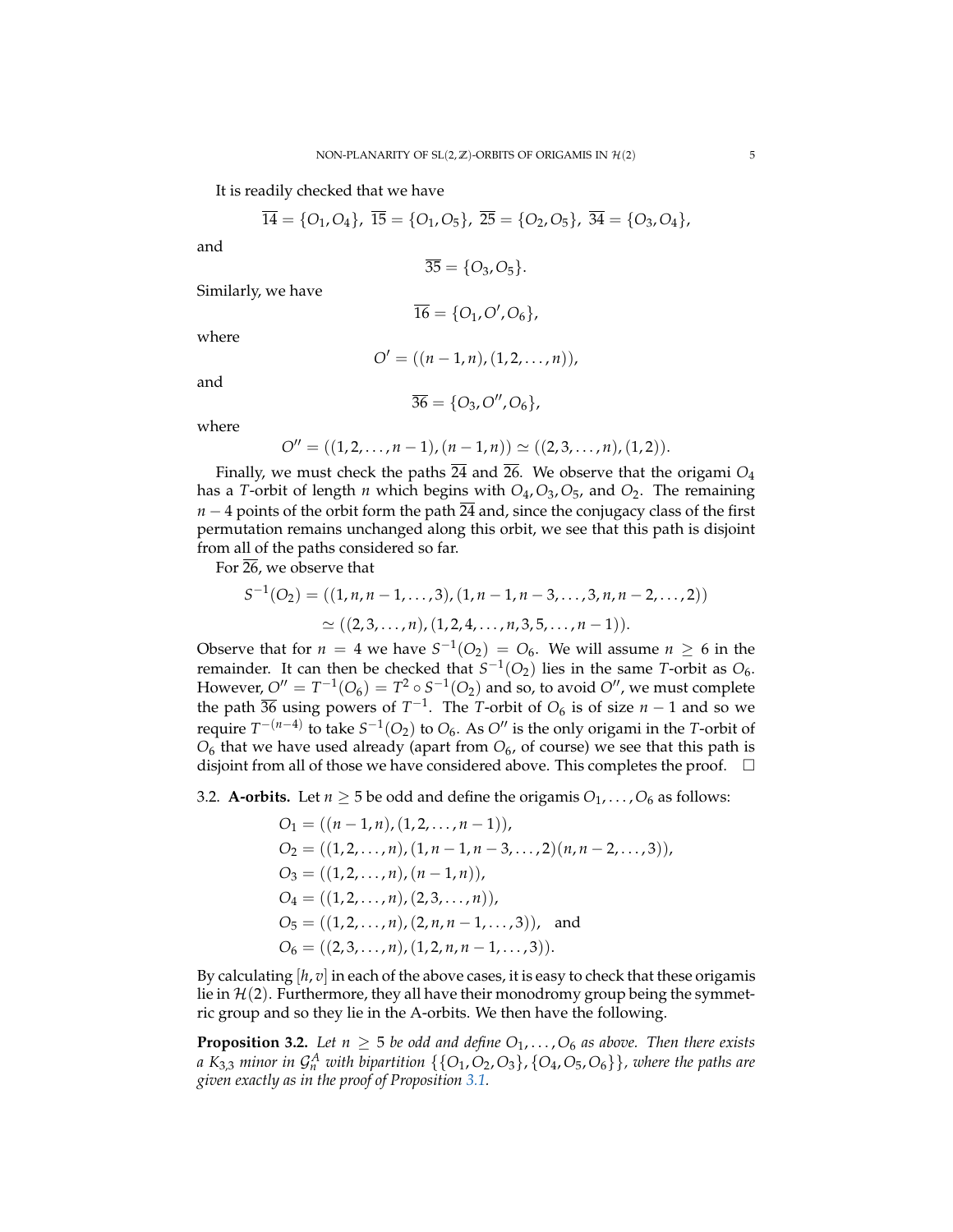*Proof.* The argument of Proposition [3.1](#page-3-1) follows exactly subject to the modification of *O*2. The only other change required is that now

$$
S^{-1}(O_2) = ((2,3,\ldots,n),(1,2,4,\ldots,n-1)(3,5,\ldots,n)).
$$

3.3. **B-orbits.** Let  $n \ge 7$  be odd and define the origamis  $O_1, \ldots, O_6$  as follows:

$$
O_1 = ((n - 2, n - 1, n), (1, 2, ..., n - 2)),
$$
  
\n
$$
O_2 = ((n - 2, n - 1, n), (1, 2, ..., n)),
$$
  
\n
$$
O_3 = ((3, 4, ..., n), (1, 2, 3)),
$$
  
\n
$$
O_4 = ((n - 2, n - 1, n), (1, 2, ..., n - 2, n, n - 1)),
$$
  
\n
$$
O_5 = ((3, 4, ..., n), (1, 2, ..., n)),
$$
 and  
\n
$$
O_6 = ((3, 4, ..., n), (1, 2, 3, n, n - 1, ..., 4)).
$$

Again, it is easy to check that these origamis lie in  $H(2)$ . Furthermore, they all have their monodromy group being the alternating group and so they lie in the B-orbits. We then have the following.

**Proposition 3.3.** *Let*  $n \ge 7$  *be odd and define*  $O_1, \ldots, O_6$  *as above. Then there exists a K*3,3 *minor in* G *B <sup>n</sup> with bipartition*

$$
\{\{O_1,O_2,O_3\},\{O_4,O_5,O_6\}\}.
$$

*Proof.* Let *ij* denote the path in the  $K_{3,3}$  minor between  $O_i$  and  $O_j$ . We claim that the following paths realise the minor:

$$
\overline{14} = T,
$$
  
\n
$$
\overline{15} = S \circ T^{-1} \circ S^{2},
$$
  
\n
$$
\overline{16} = S^{-1} \circ T \circ S^{-2},
$$
  
\n
$$
\overline{24} = T^{-1},
$$
  
\n
$$
\overline{25} = T \circ S^{-1} \circ T^{-(n-3)} \circ S^{-1},
$$
  
\n
$$
\overline{26} = S,
$$
  
\n
$$
\overline{34} = S^{-1} \circ T \circ S,
$$
  
\n
$$
\overline{35} = T^{-1},
$$
 and  
\n
$$
\overline{36} = T.
$$

We need only check that these paths do connect the claimed origamis and that they are pairwise disjoint.

It is readily checked that we have

$$
\overline{14} = \{O_1, O_4\}, \ \overline{24} = \{O_2, O_4\}, \ \overline{26} = \{O_2, O_6\}, \ \overline{35} = \{O_3, O_5\},
$$

and

$$
\overline{36} = \{O_3, O_6\}.
$$

Similarly, we have

$$
\overline{15} = \{O_1,O',O'',O''',O_5\},
$$

where

$$
O' = ((1, 2, \ldots, n), (3, n, n-1, \ldots, 4)),
$$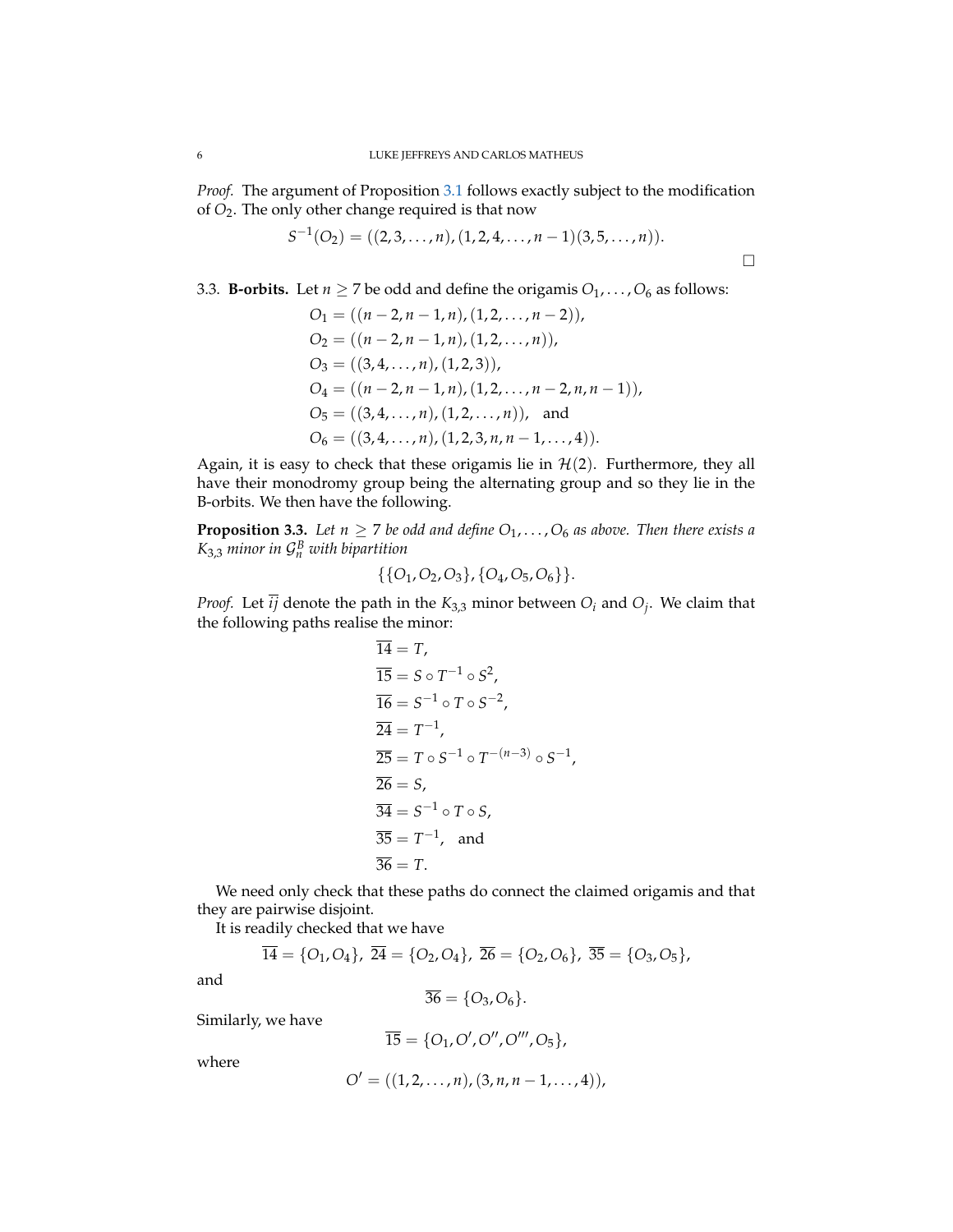$$
O'' = ((1, 2, ..., n), (3, n - \frac{n-3}{2}, n, n-1 - \frac{n-3}{2}, n-1, ..., 4, 4 + \frac{n-3}{2}),
$$

and

$$
O''' = ((1, 2, ..., n), (1, 2, 2 + \frac{n-1}{2}, 3, 3 + \frac{n-1}{2}, ..., n - \frac{n-1}{2}, n)),
$$
  

$$
\overline{16} = \{O_1, O^{IV}, O^{V}, O^{VI}, O_6\},
$$

where

$$
O^{IV} = ((1, 2, ..., n), (3, 4, ..., n)),
$$

$$
O^{V} = ((1, 2, ..., n), (3, 4 + \frac{n-3}{2}, 4, 5 + \frac{n-3}{2}, 5, ..., n, n - \frac{n-3}{2})),
$$

and

$$
O^{VI} = ((1, 2, ..., n), (1, \frac{n+3}{2}, n, n - \frac{n-1}{2}, n-1, n - \frac{n+1}{2}, ..., 3 + \frac{n-1}{2}, 3, 2)),
$$

and

$$
\overline{34} = \{O_3, O^{VII}, O^{VIII}, O_4\},\
$$

where

$$
O^{VII} = ((1,2,\ldots,n),(n-2,n,n-1)),
$$

and

$$
O^{VIII} = ((1,2,\ldots,n),(1,n-1,n,n-2,n-3,\ldots,2)).
$$

Finally, we must check the path  $25$ . We have

$$
S^{-1}(O_2) = ((1, 2, ..., n), (1, 2, ..., n-3, n-1, n-2, n)),
$$
  

$$
T^{-1}(O_5) = ((3, 4, ..., n), (1, 2, 3, 5, ..., n, 4, 6, ..., n-1)),
$$

and

$$
S \circ T^{-1}(O_5) = ((1, 2, ..., n), (1, n-1, n-3, ..., 4, n, n-2, ..., 3, 2)).
$$

It can be checked that  $S^{-1}(O_2)$  and  $S \circ T^{-1}(O_5)$  lie in the same *T*-orbit. However,  $O' = T^{-1} \circ S \circ T^{-1}(O_5) = T^2 \circ S^{-1}(O_2)$ . As such, we must complete the path using powers of  $T^{-1}$ . The *T*-orbit of  $S^{-1}(O_2)$  is of length *n* and so we require *T*<sup>−(*n*−3)</sup> to take *S*<sup>−1</sup>(*O*<sub>2</sub>) to *S* ∘ *T*<sup>−1</sup>(*O*<sub>5</sub>). It can also be checked that no more of the origamis we have already considered are contained in this *T*-orbit and so this path is disjoint from those we have constructed above, and so we are done.  $\Box$ 

The graphs in Figures [3.1](#page-6-0) and [3.2](#page-7-7) demonstrating the planarity of  $\mathcal{G}_3$  and  $\mathcal{G}_5^B$ complete the work of this section and the proof of Theorem [1.1.](#page-1-0)

<span id="page-6-0"></span>

FIGURE 3.1. The graph  $\mathcal{G}_3$ .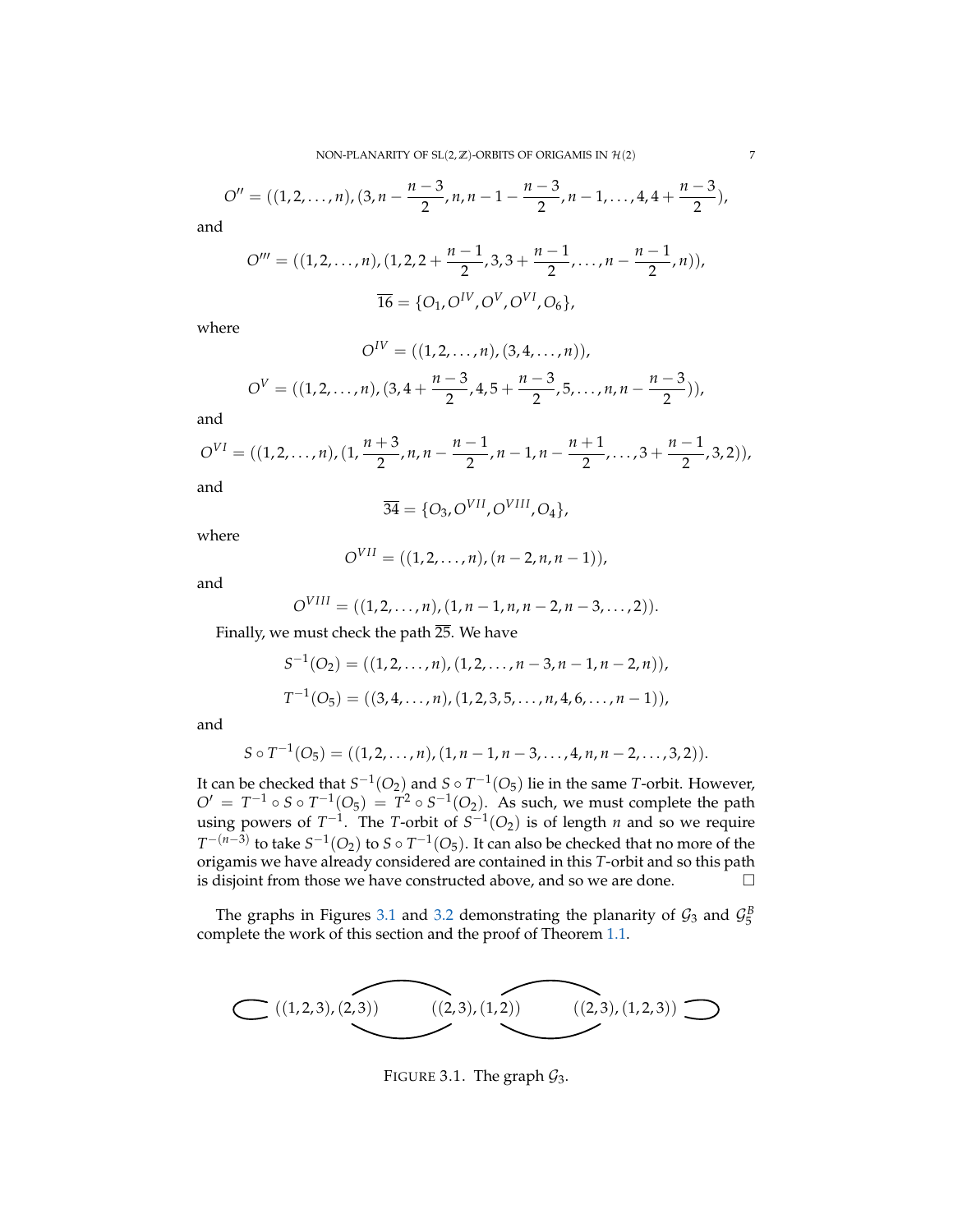<span id="page-7-7"></span>

FIGURE 3.2. The graph  $\mathcal{G}_5^B$ .

## 4. FURTHER QUESTIONS

We finish with two natural questions. Firstly:

**Question 4.1.** *Can one find generalisations of these structures that exist in the SL*(2, **Z**) *orbits of primitive origamis in different strata?*

We remark that the classification of these SL(2, **Z**)-orbits is open in general.

Secondly, the work of de Courcy-Ireland for Markoff graphs modulo *p* gave, for certain primes  $p$ , a construction of a  $K_{3,3}$  minor whose path lengths did not depend on the prime *p*. They called such a construction a 'local' construction. In our case, this would correspond to finding a  $K_{3,3}$  minor in  $\mathcal{G}_n$  whose paths have lengths that do not depend on *n*. As such, we ask the following.

**Question 4.2.** *Does there exist a 'local' construction of a K*3,3 *(or K*5*) minor in the SL*(2,  $\mathbb{Z}$ )-orbits of primitive origamis in  $\mathcal{H}(2)$ ?

### **REFERENCES**

- <span id="page-7-5"></span>[1] de Courcy-Ireland, M. Non-planarity of Markoff graphs mod p. Preprint, 2021. arXiv:2105.12411
- <span id="page-7-0"></span>[2] Eskin, Alex; Okounkov, Andrei. Asymptotics of numbers of branched coverings of a torus and volumes of moduli spaces of holomorphic differentials. *Invent. Math.* **145** (2001), no. 1, 59–103.
- <span id="page-7-1"></span>[3] Forni, Giovanni; Matheus, Carlos. Introduction to Teichmüller theory and its applications to dynamics of interval exchange transformations, flows on surfaces and billiards. *J. Mod. Dyn.* **8** (2014), no. 3–4, 271–436.
- <span id="page-7-3"></span>[4] Hubert, P.; Lelièvre, S. Prime arithmetic Teichmüller discs in  $H(2)$ , *Israel J. Math.* **151** (2006), 281– 321.
- <span id="page-7-6"></span>[5] Kuratowski, C. Sur le probleme des courbes gauches en Topologie, ` *Fund. Math.*, **15** (1930): 271–283.
- <span id="page-7-4"></span>[6] Lipton, R. J.; Tarjan, R. E. A separator theorem for planar graphs, *SIAM Journal on Applied Mathematics*, **36** (2) (1979), 177 – 189
- <span id="page-7-2"></span>[7] McMullen, C. Teichmüller curves in genus two: discriminant and spin, Math. Ann. 333 (2005), no. 1, 87–130.